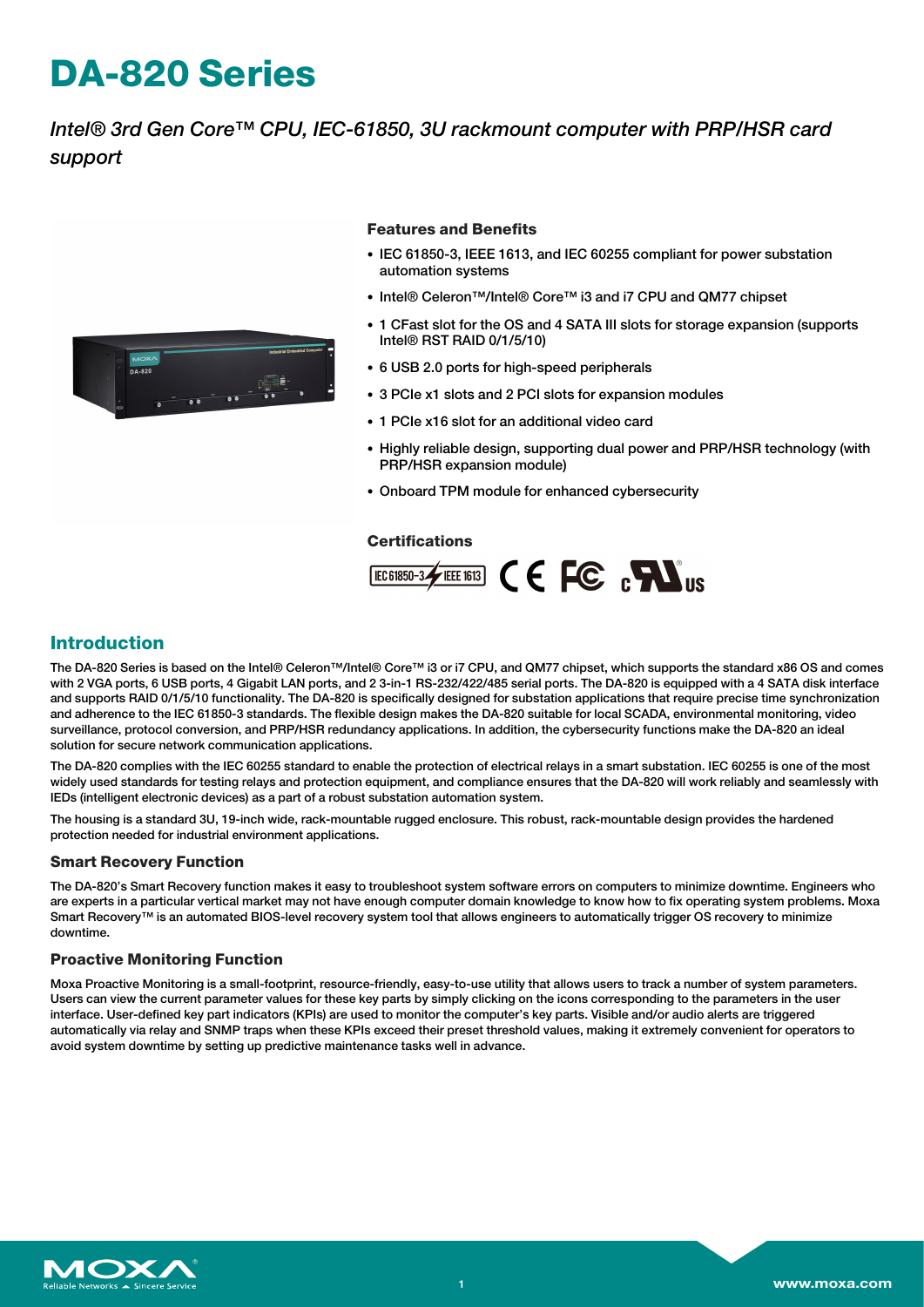### **Appearance**

#### **Front View Rear View Rear View**



### **Specifications**

### **Computer** CPU **Intel® Celeron® Processor 1047UE (2M cache, 1.40 GHz)** Intel® Celeron® Processor 1047UE (2M cache, 1.40 GHz) Intel® Core™ i3-3217UE Processor (3M cache, 1.6 GHz) Intel® Core™ i7-3555LE Processor (4M cache, up to 3.20 GHz) Intel® Core™ i7-3612QE Processor (6M cache, up to 3.10 GHz) System Chipset Mobile Intel® QM77 Express Chipset Graphics Controller **Intel® HD Graphics 4000** (integrated) System Memory Slot South South South South South South South South South South South South South South South South South South South South South South South South South South South South South South South South South South DRAM 16 GB max. capacity (204-pin SODIMM x 2, each supporting unbuffered ECC DDR3 memory at 1333 and 1600 MT/s and 8 GB maximum per module) Supported OS Windows 7 Pro for Embedded Systems Windows Embedded Standard 7 (WS7P) 64-bit Linux Debian 7 Note: OS available by CTOS Storage Slot 2.5-inch HDD/SSD slots x 4 CFast slot x 1 Computer Interface Ethernet Ports **Auto-sensing 10/100/1000 Mbps ports (RJ45 connector) x 4** Serial Ports **RS-232/422/485 ports x 2, software selectable (DB9 male)** RS-232/422/485 ports x 2, software selectable (DB9 male) USB 2.0 USB 2.0 hosts x 6, type-A connectors Expansion Slots **PCIE** x1 slots x 3 PCIe x16 slot x 1 PCI slots x 2 Video Input VGA x 2, 15-pin D-sub connector (female) LED Indicators System Power x 1 Storage x 1 Programmable x 8 LAN 8 per port (10/100/1000 Mbps) Serial 2 per port (Tx, Rx)

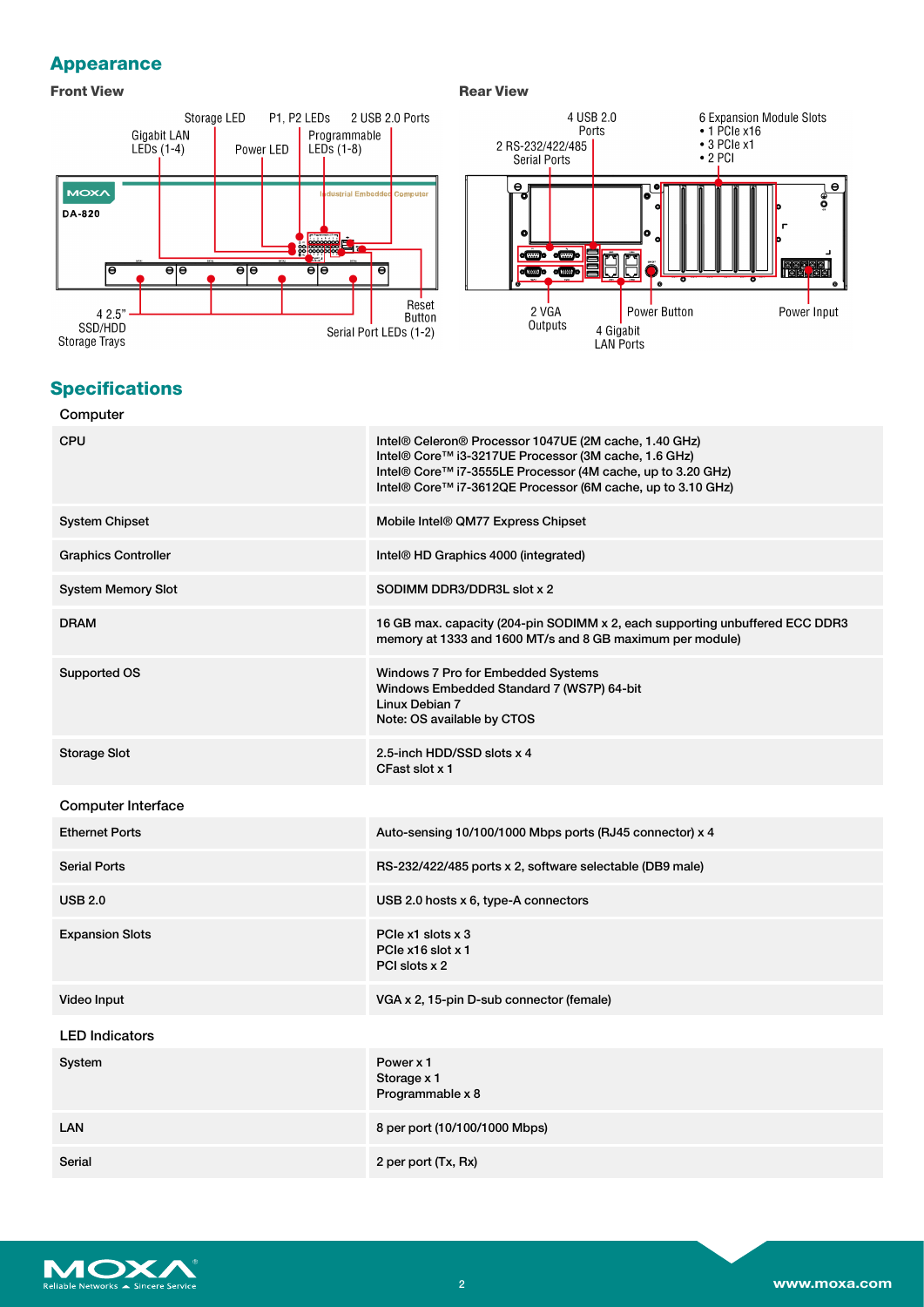| Serial Interface |  |
|------------------|--|
|------------------|--|

| <b>Baudrate</b>                        | 50 bps to 115.2 kbps                                                                                                                                                                                                                                                  |
|----------------------------------------|-----------------------------------------------------------------------------------------------------------------------------------------------------------------------------------------------------------------------------------------------------------------------|
| Connector                              | DB9 male                                                                                                                                                                                                                                                              |
| <b>ESD</b>                             | 8 kV (level 4)                                                                                                                                                                                                                                                        |
| Isolation                              | 2 kV                                                                                                                                                                                                                                                                  |
| <b>Serial Standards</b>                | RS-232/422/485                                                                                                                                                                                                                                                        |
| Surge                                  | $2$ kV                                                                                                                                                                                                                                                                |
| <b>Serial Signals</b>                  |                                                                                                                                                                                                                                                                       |
| <b>RS-232</b>                          | TxD, RxD, RTS, CTS, DTR, DSR, DCD, GND                                                                                                                                                                                                                                |
| <b>RS-422</b>                          | Tx+, Tx-, Rx+, Rx-, GND                                                                                                                                                                                                                                               |
| <b>RS-485-2w</b>                       | Data+, Data-, GND                                                                                                                                                                                                                                                     |
| RS-485-4w                              | Tx+, Tx-, Rx+, Rx-, GND                                                                                                                                                                                                                                               |
| <b>Power Parameters</b>                |                                                                                                                                                                                                                                                                       |
| <b>Power Button</b>                    | Reset button (front panel)<br>ON/OFF (rear panel)                                                                                                                                                                                                                     |
| <b>Power Consumption</b>               | 60 W (max.)                                                                                                                                                                                                                                                           |
| <b>Physical Characteristics</b>        |                                                                                                                                                                                                                                                                       |
| Housing                                | Metal                                                                                                                                                                                                                                                                 |
| Dimensions (without ears)              | 361 x 440 x 133 mm (14.23 x 17.32 x 5.24 in)                                                                                                                                                                                                                          |
| Weight                                 | 14,000 g (31.11 lb)                                                                                                                                                                                                                                                   |
| Installation                           | 19-inch rack mounting                                                                                                                                                                                                                                                 |
| <b>Environmental Limits</b>            |                                                                                                                                                                                                                                                                       |
| <b>Operating Temperature</b>           | Standard Models: -40 to 60°C (-40 to 140°F)<br>Wide Temp. Models: -40 to 75°C (-40 to 167°F)                                                                                                                                                                          |
| Storage Temperature (package included) | -40 to 85°C (-40 to 185°F)                                                                                                                                                                                                                                            |
| <b>Ambient Relative Humidity</b>       | 5 to 95% (non-condensing)                                                                                                                                                                                                                                             |
| <b>Standards and Certifications</b>    |                                                                                                                                                                                                                                                                       |
| <b>EMC</b>                             | EN 61000-6-2/-6-4                                                                                                                                                                                                                                                     |
| <b>EMI</b>                             | CISPR 32, FCC Part 15B Class A                                                                                                                                                                                                                                        |
| <b>EMS</b>                             | IEC 61000-4-11 DIPs<br>IEC 61000-4-2 ESD: Contact: 8 kV; Air: 15 kV<br>IEC 61000-4-3 RS: 80 MHz to 1 GHz: 10 V/m<br>IEC 61000-4-4 EFT: Power: 4 kV; Signal: 4 kV<br>IEC 61000-4-5 Surge: Power: 4 kV; Signal: 4 kV<br>IEC 61000-4-6 CS: 10 V<br>IEC 61000-4-8: 20 A/m |
| <b>Power Substation</b>                | IEC 61850-3, IEEE 1613                                                                                                                                                                                                                                                |
| <b>Protection Relay</b>                | IEC 60255                                                                                                                                                                                                                                                             |

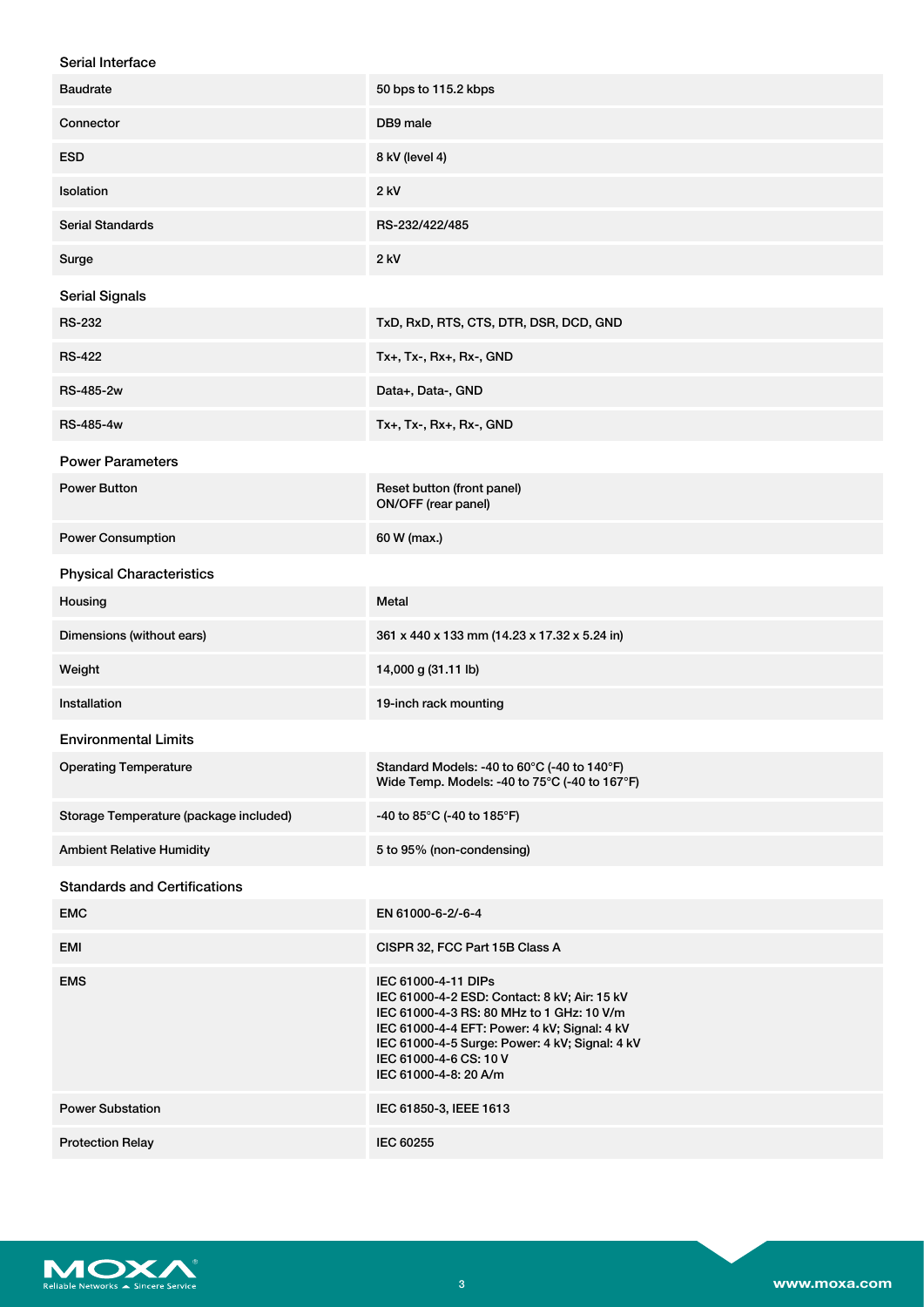| Safety                  | EN 60950-1, IEC 60950-1, UL 60950-1                                                                                                                                                                                                                                                                                                                                                                                                                                                                                                                  |
|-------------------------|------------------------------------------------------------------------------------------------------------------------------------------------------------------------------------------------------------------------------------------------------------------------------------------------------------------------------------------------------------------------------------------------------------------------------------------------------------------------------------------------------------------------------------------------------|
| <b>Shock</b>            | IEC 60068-2-27, IEC 60870-2-2, IEC 61850-3 Edition 1.0                                                                                                                                                                                                                                                                                                                                                                                                                                                                                               |
| <b>Declaration</b>      |                                                                                                                                                                                                                                                                                                                                                                                                                                                                                                                                                      |
| <b>Green Product</b>    | RoHS, CRoHS, WEEE                                                                                                                                                                                                                                                                                                                                                                                                                                                                                                                                    |
| <b>MTBF</b>             |                                                                                                                                                                                                                                                                                                                                                                                                                                                                                                                                                      |
| Time                    | DA-820-C1-SP-HV-T: 193,537 hrs<br>DA-820-C1-DP-HV-T: 222,207 hrs<br>DA-820-C1-SP-LV-T: 283,281 hrs<br>DA-820-C1-DP-LV-T: 288,116 hrs<br>DA-820-C3-SP-HV-T: 193,537 hrs<br>DA-820-C3-DP-HV-T: 222,207 hrs<br>DA-820-C3-SP-LV-T: 283,281 hrs<br>DA-820-C3-DP-LV-T: 288,116 hrs<br>DA-820-C7-SP-HV-T: 191,570 hrs<br>DA-820-C7-DP-HV-T: 219,618 hrs<br>DA-820-C7-SP-LV-T: 240,015 hrs<br>DA-820-C7-DP-LV-T: 285,508 hrs<br>DA-820-C8-SP-HV: 172,182 hrs<br>DA-820-C8-DP-HV: 194,509 hrs<br>DA-820-C8-SP-LV: 240,015 hrs<br>DA-820-C8-DP-LV: 285,508 hrs |
| <b>Standards</b>        | Telcordia (Bellcore) Standard TR/SR                                                                                                                                                                                                                                                                                                                                                                                                                                                                                                                  |
| Warranty                |                                                                                                                                                                                                                                                                                                                                                                                                                                                                                                                                                      |
| <b>Warranty Period</b>  | 3 years                                                                                                                                                                                                                                                                                                                                                                                                                                                                                                                                              |
| <b>Details</b>          | See www.moxa.com/warranty                                                                                                                                                                                                                                                                                                                                                                                                                                                                                                                            |
| <b>Package Contents</b> |                                                                                                                                                                                                                                                                                                                                                                                                                                                                                                                                                      |
| <b>Device</b>           | 1 x DA-820 Series computer                                                                                                                                                                                                                                                                                                                                                                                                                                                                                                                           |
| <b>Installation Kit</b> | 1 x rack-mounting ear                                                                                                                                                                                                                                                                                                                                                                                                                                                                                                                                |
| <b>Documentation</b>    | 1 x quick installation guide<br>1 x warranty card                                                                                                                                                                                                                                                                                                                                                                                                                                                                                                    |
| <b>Note</b>             | This product requires additional modules (sold separately) to function.                                                                                                                                                                                                                                                                                                                                                                                                                                                                              |

### **Dimensions**

Unit: mm (inch)





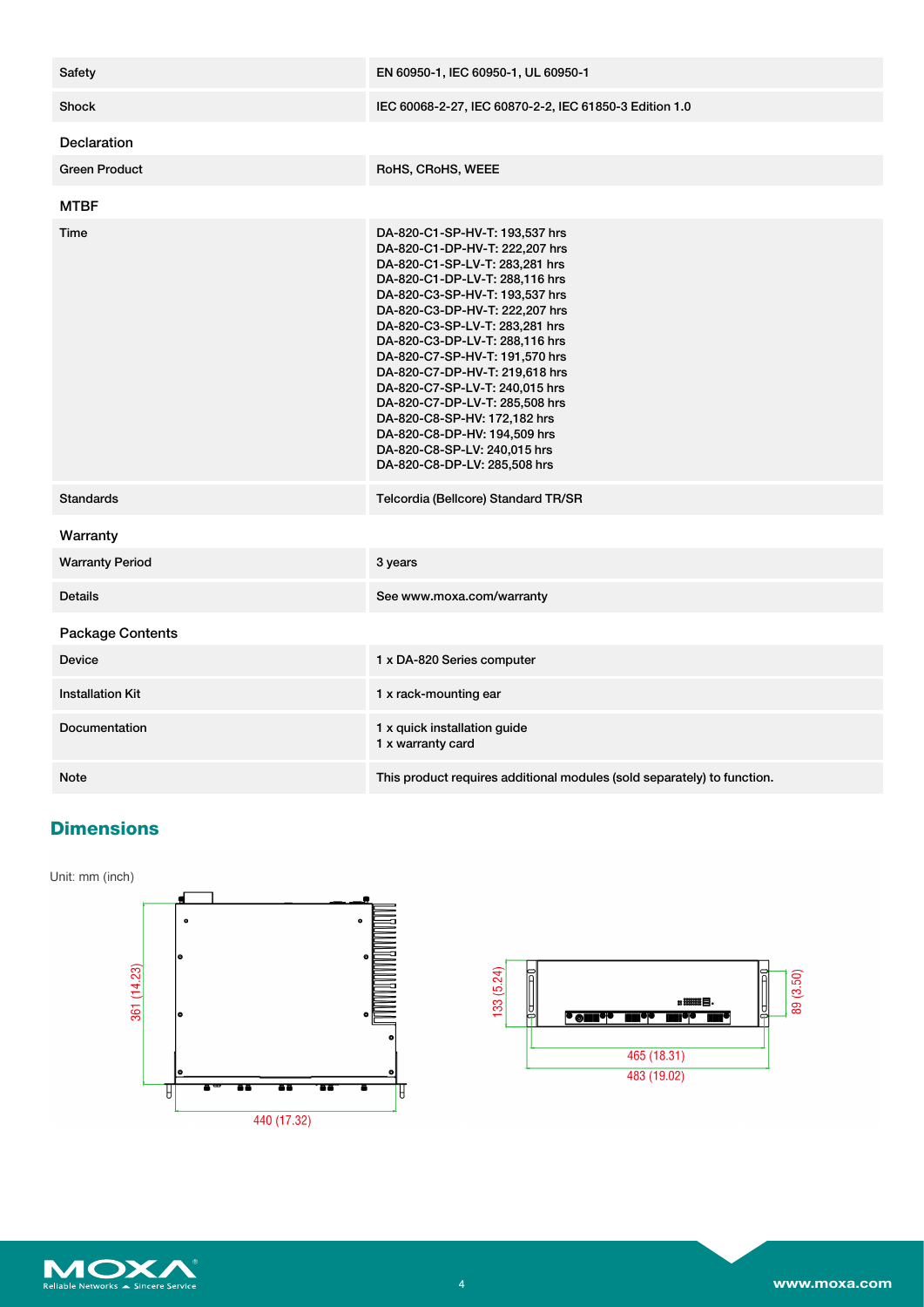## **Ordering Information**

| <b>Model Name</b> | CPU            | <b>Power Module</b> | <b>Power Input</b><br>100-240 VAC/VDC | <b>Power Input</b><br>24-110 VDC | <b>Operating Temp.</b> |
|-------------------|----------------|---------------------|---------------------------------------|----------------------------------|------------------------|
| DA-820-C8-SP-HV   | i7-3612QE      | Single              | $\checkmark$                          | $\overline{\phantom{m}}$         | -40 to $60^{\circ}$ C  |
| DA-820-C8-DP-HV   | i7-3612QE      | Dual                | $\checkmark$                          | -                                | -40 to $60^{\circ}$ C  |
| DA-820-C8-SP-LV   | i7-3612QE      | Single              | $\qquad \qquad$                       | $\checkmark$                     | -40 to $60^{\circ}$ C  |
| DA-820-C8-DP-LV   | i7-3612QE      | Dual                | $\overline{\phantom{0}}$              | $\checkmark$                     | -40 to $60^{\circ}$ C  |
| DA-820-C7-SP-HV   | i7-3555LE      | Single              | $\checkmark$                          | $\overline{\phantom{0}}$         | -40 to $60^{\circ}$ C  |
| DA-820-C7-SP-HV-T | i7-3555LE      | Single              | $\checkmark$                          | $\overline{\phantom{0}}$         | -40 to $75^{\circ}$ C  |
| DA-820-C7-DP-HV   | i7-3555LE      | Dual                | $\checkmark$                          | $\overline{\phantom{m}}$         | -40 to $60^{\circ}$ C  |
| DA-820-C7-DP-HV-T | i7-3555LE      | Dual                | $\checkmark$                          | -                                | -40 to $75^{\circ}$ C  |
| DA-820-C7-SP-LV-T | i7-3555LE      | Single              | $\overline{\phantom{m}}$              | $\checkmark$                     | -40 to 75°C            |
| DA-820-C7-DP-LV-T | i7-3555LE      | Dual                | -                                     | $\checkmark$                     | -40 to $75^{\circ}$ C  |
| DA-820-C3-SP-HV-T | i3-3217UE      | Single              | $\checkmark$                          | $\qquad \qquad$                  | -40 to 75°C            |
| DA-820-C3-DP-HV-T | i3-3217UE      | Dual                | $\checkmark$                          | $\qquad \qquad -$                | -40 to 75°C            |
| DA-820-C3-SP-LV-T | i3-3217UE      | Single              | $\overline{\phantom{0}}$              | $\checkmark$                     | -40 to 75°C            |
| DA-820-C3-DP-LV-T | i3-3217UE      | Dual                | $\overline{\phantom{0}}$              | $\checkmark$                     | -40 to $75^{\circ}$ C  |
| DA-820-C1-SP-HV-T | Celeron 1047UE | Single              | $\checkmark$                          | $\overline{\phantom{m}}$         | -40 to $75^{\circ}$ C  |
| DA-820-C1-DP-HV-T | Celeron 1047UE | Dual                | $\checkmark$                          | -                                | -40 to $75^{\circ}$ C  |
| DA-820-C1-SP-LV-T | Celeron 1047UE | Single              | -                                     | $\checkmark$                     | -40 to $75^{\circ}$ C  |
| DA-820-C1-DP-LV-T | Celeron 1047UE | Dual                |                                       | $\checkmark$                     | -40 to 75°C            |

### **Accessories (sold separately)**

| <b>Expansion Modules</b> |                                                                                                                       |
|--------------------------|-----------------------------------------------------------------------------------------------------------------------|
| DA-IRIG-B-S-02-T         | IRIG-B expansion module, PCI interface, 1 fiber IRIG-B in, 1 DB9M in/out, 1 DB9M out                                  |
| DA-IRIG-B-S-04-T         | IRIG-B expansion module, PCI interface, 1 fiber IRIG-B in, 1 DB9M in/out, 3 DB9M out                                  |
| <b>DA-PRP-HSR</b>        | 2-port Gigabit Ethernet expansion module compliant with IEC62439-3 protocol for DA-820 Series<br>industrial computers |
| DE-GX02-SFP-T            | 2-port 1000 Mbps fiber card, SFP slot x 2, PCIe interface (SFP module excluded)                                       |
| DE-FX02-SFP-T            | 2-port 100 Mbps fiber card, SFP slot x 2, PCIe interface (SFP module excluded)                                        |
| Cables                   |                                                                                                                       |
| CBL-RG58AUBNCMF9-150     | DB9 female to BNC male cable for the DA-IRIG-B-S-02-T and DA-IRIG-B-S-04-T, 1.5 m                                     |
| Connectors               |                                                                                                                       |
| Mini DB9F-to-TB          | DB9 female to terminal block connector                                                                                |
| <b>Storage Kits</b>      |                                                                                                                       |
| <b>FAN-KIT-82001</b>     | DA-820 HDD/SSD kit with heat dissipation vent for heat dispatch and lock for security                                 |
| <b>FAN-KIT-82002</b>     | DA-820 HDD/SSD kit with heat dissipation vent for heat dispatch (lock not included)                                   |
| HDD-DOOR-LOCK-82001      | DA-820 HDD/SSD kit with lock for security                                                                             |
| <b>USB Dongle Kits</b>   |                                                                                                                       |
| <b>USB Dongle Kit</b>    | Internal USB dongle kit installation package                                                                          |